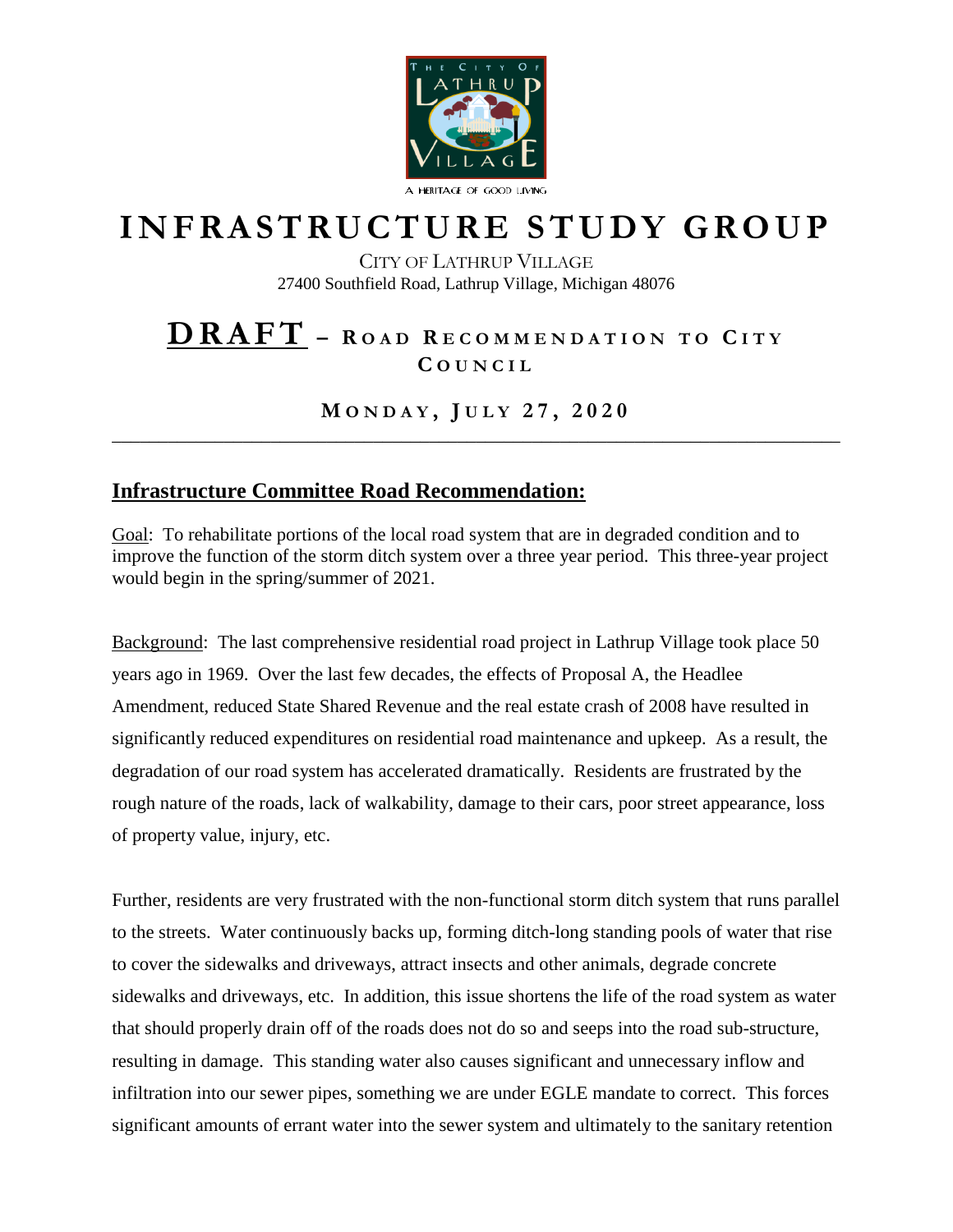tank. If the tank cannot handle this additional storm water, we either incur an illegal sanitary sewer overflow or allow basements to back up with sewage.

Road Recommendation: The Infrastructure Study Group recommends (via a 4 to 1 vote) that a three year project commence during the spring/summer of 2021 that would repair or replace approximately 7.1 miles of local roadway (27% of the local road system). The cost of this project would be \$5,845,000, which will equate to an average levy of 3.9176 mills on Lathrup Village residents and businesses over a ten year period. It is recommended that the City place a proposal for this project on the November 3rd ballot.

The Committee felt that based upon the defeat of the November 2019 road proposal (i.e. residents rejected repairing all roads and the high cost of that proposal) that it was not feasible to propose a solution that addresses all the roads that are in a degraded condition. The committee also felt that the highest millage rate that voters would accept would be in the neighborhood of 4 mills, which equates to approximately 7.1 miles of road repair, as configured below.

Due to higher cost of concrete work, the proposal recommends that only the asphalt roads be addressed at this time. In addition, with the money raised by the proposed millage, only a portion of the asphalt roads that are in need of repair will be addressed. The proposal recommends the following and understands that there could be some minor shifting between the categories as the specific roads are chosen:

- There are 3.93 miles of local asphalt roads that require method 1A full reconstruction, where 5 inches of asphalt is laid over 10 inches of new aggregate base. The recommendation is to address about 2.6 of these road miles, which equates to a cost of \$2,957,677.
- There are 1.066 miles of local asphalt roads that require method 1B full reconstruction, where 5 inches of asphalt is laid over the existing aggregate base. The recommendation is to address about .6 of these road miles, which equates to a cost of \$498,497.
- There are 4.441 miles of local asphalt roads that require method 1C rehabilitation, where 3 inches of cold milling occurs and 3.5 inches of new asphalt is laid upon this newly milled surface. The recommendation is to address approximately 3.7 of these local road miles, which equates to a cost of \$1,954,973.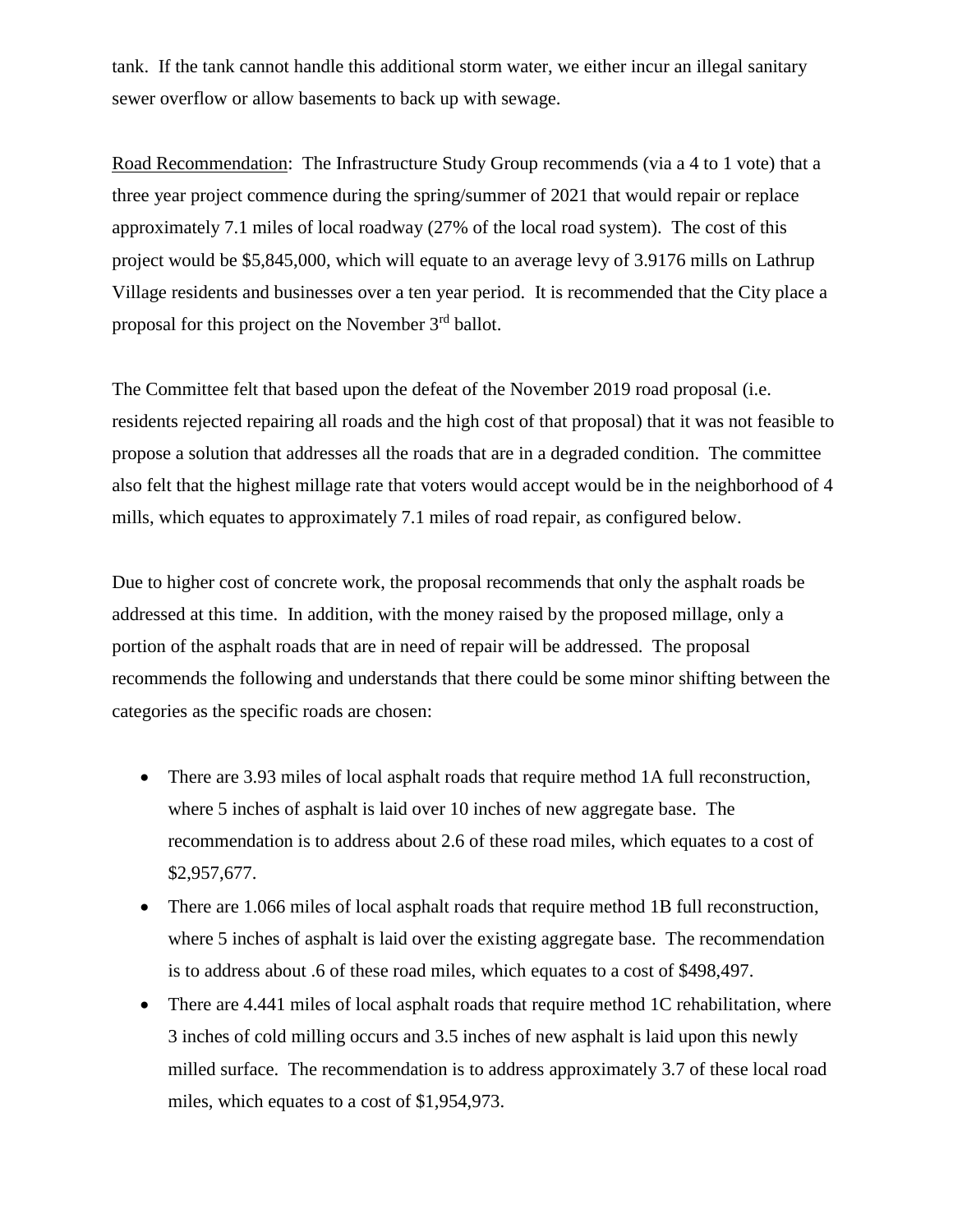Based upon input from residents regarding our 1.7 miles of dirt road, the committee dramatically reduced the approach toward dirt roads relative to last November. Only \$163,648 has been allocated for dirt road conversion to asphalt.

The \$5,845,000 cost includes \$5,695,575 for the project (which includes a 15% contingency and an approximate \$120,000 in inflation costs over the three year project) and \$149.425 in bond financing and legal fees.

A list of all roads "eligible" for repair under each repair category is attached to this recommendation. Each year of this project, the Infrastructure Committee will assess the current road situation and make a recommendation to City Council regarding which specific roads from the eligible road list will be repaired in the upcoming road repair season.

The \$5,845,000 cost of this project would be born via a single bond issue for the full amount. A millage of 3.9307 mills in the first year with an annual average of 3.9176 mills over the 10 year bond issuance will be placed on the November 3<sup>rd</sup> ballot. The annual cost to the <u>average</u> Lathrup Village homeowner would be approximately \$263 in the first year with an average of \$262 per year over the life of the bond issuance. The cost per \$100,000 of taxable value would be \$393 per year in the first year with an average of \$392 per year over the life of the bond issuance. The bond issue would be structured, as required by state law, such that this general obligation debt never exceeds 10% of the city's aggregate State Equalized Value

Because millage funds will be used to repay bond debt, the number of mills levied for this purpose does not apply toward the city's chartered 20 mill maximum, the state law preventing millage levies from exceeding 2% of a city's aggregate taxable values, nor the state law capping the total mills across all levies to 59 mills. A millage to repay a bond issuance is considered to be a separate, unrelated entity relative to these other regulations.

Ditch Recommendation: Unfortunately, repairing the ditch system is a complex issue and there is not a simple one-size-fits-all solution to repair it. However, without a properly functioning ditch system, our local roads will lose about 10% of their expected lifespan due to water damage. This means that 10% of the tax payer cost of repairing a road would be wasted without simultaneous ditch repair. As such, based upon resident input and committee review, it was felt every effort should be made to repair as much of the ditch system as possible that is directly associated with the specific 7.1 miles of road to be repaired by this proposal. Further, it was felt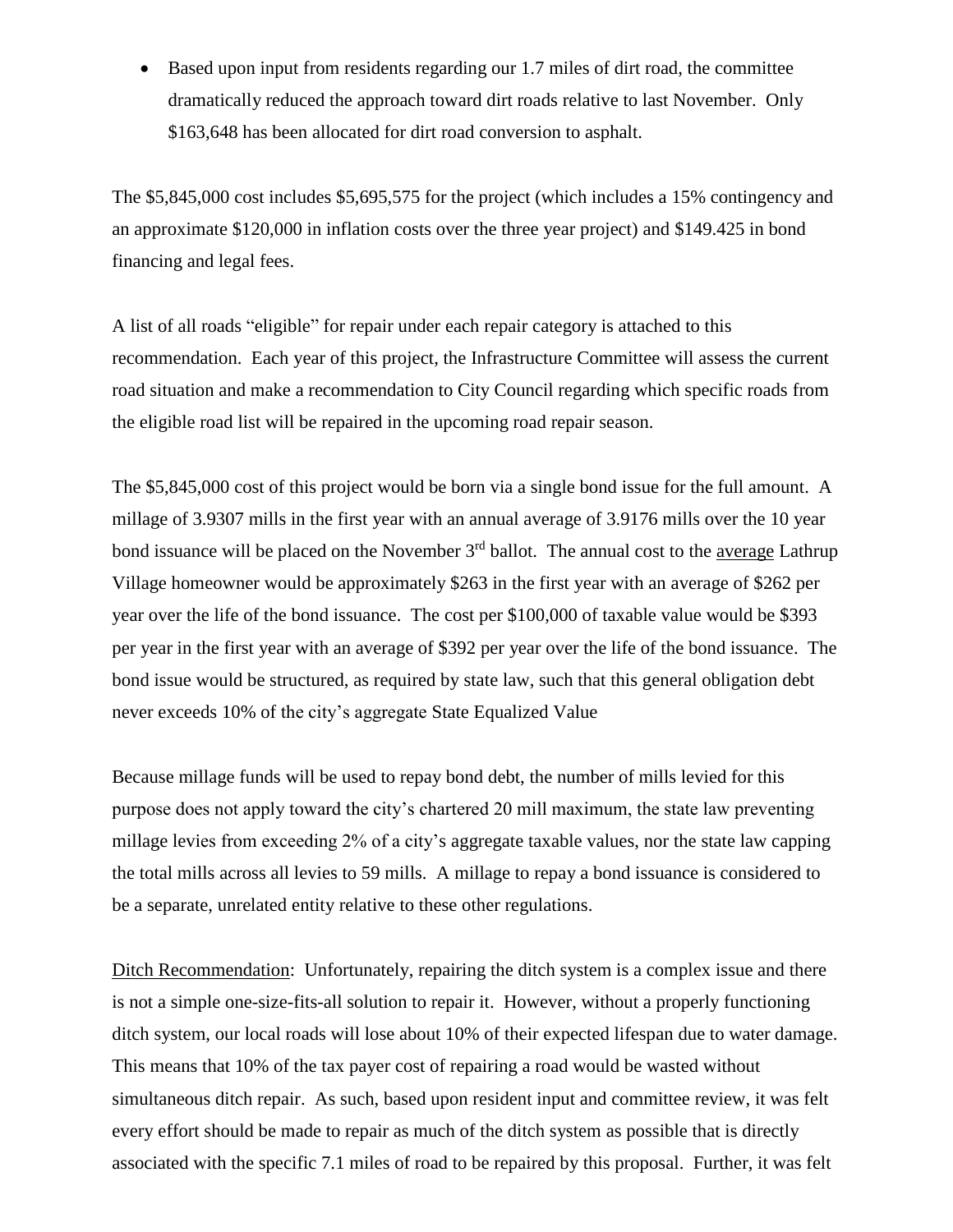that due to the significant savings associated with simultaneous road and ditch repair, the systems should be repaired together to ensure residents reap the significant cost savings relative to a separate ditch project.

The road project cost noted above does **not** include the cost for ditch reconditioning. Based upon resident input, the Committee proposes that ditch repairs only occur on roads that are being repaired and that these costs be split evenly across the homes on the given road via a 10 year special assessment. This is an additional cost incurred only by the homes located on streets that undergo road repairs associated with this ballot proposal. The ditch improvement work would begin in the spring/summer of 2021 with the City fronting the cost via a bond or other funding mechanism. Any incurred fees associated with the financing will be a cost that is included as part of the special assessment. As the cost is split between the number of homes on a specific road, roads with more homes will have lower cost estimates than similar sized roads with fewer homes. The actual cost will vary depending upon the existing condition of the road's ditch system. Blocks with fully functional or nearly functional ditch systems will have no or very low cost, while blocks with non-functional ditches will experience higher costs.

The ditch improvements that are a part of this program will include grading the ditches so that water flows efficiently in the proper direction, jet cleaning functional culverts and extended culverts, and replacing non-functional culverts.

Each year, the Infrastructure Committee will propose the special assessment districts (SADs) that correspond to the chosen roads for repair and include them with their road and ditch recommendation to City Council. The Committee will make every effort to ensure as much of the ditch system as possible that is associated with the 7.1 miles in the road proposal is improved. However, due to prohibitive costs in some areas, some of these ditches will remain in their current state and will not be improved. In instances where the cost exceeds approximately \$400 per year (about 17% of eligible homeowners), SADs will not be recommended. The mean cost of the remaining 83% of homeowners is approximately \$223 per year for ditch repair over the 10 year assessment. The Committee will work to create SADs that maximize the amount of ditching improvement that occurs while also ensuring the cost of the SAD remains reasonable. In addition, because of the effort required to create SADs, the committee will strive to create as few SADs as possible. Lastly, in instances where an SAD would not be recommended due to exceeding the cost threshold, residents could still request a ditch repair SAD, if they so desire.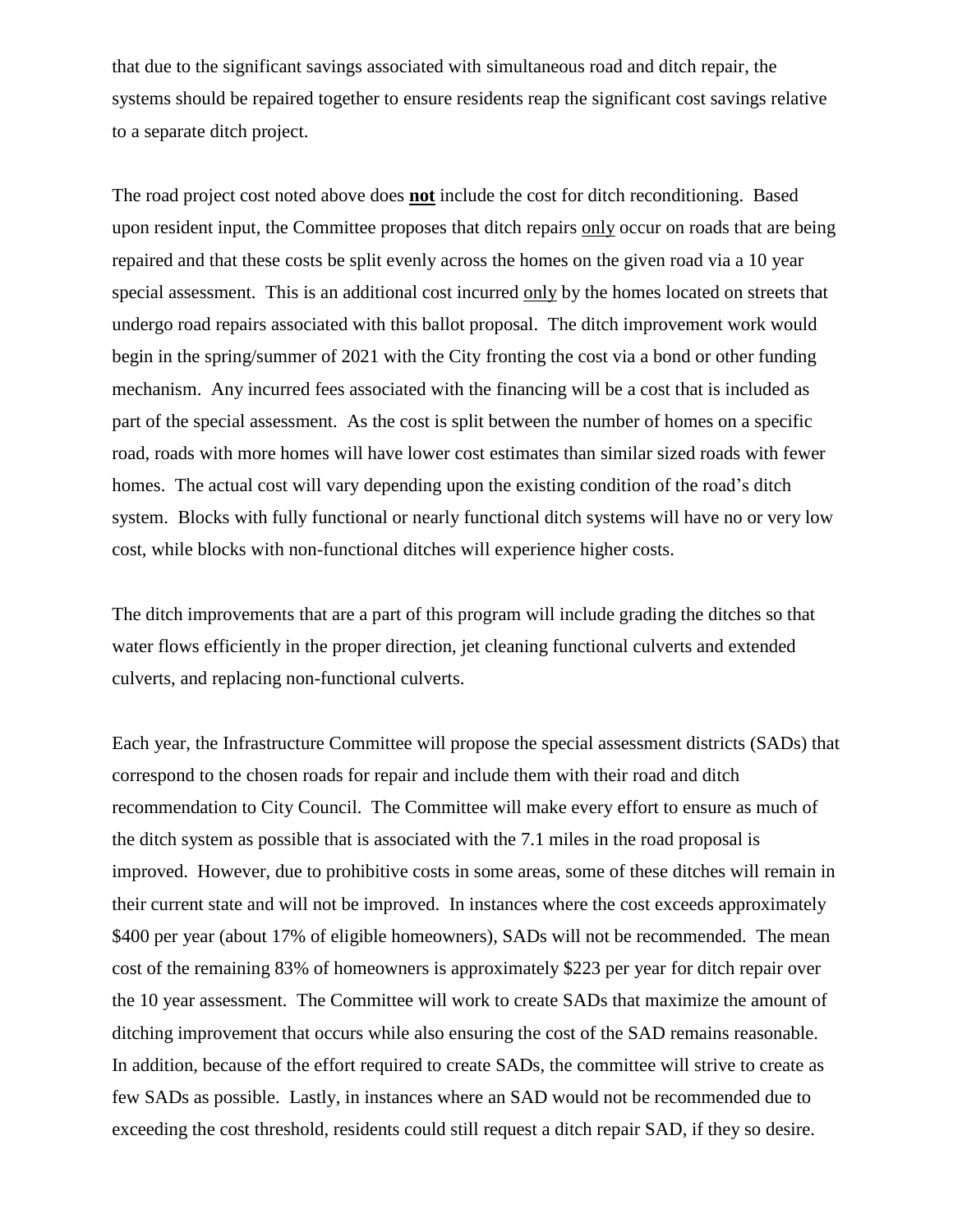Because the ditch system will be fixed via special assessments, the Committee realizes the distinct possibility that the residents of a road slated for repair could conceivably block the ditch special assessment, and hence, the ditch repair portion of the project. Because the repair of the ditch system is crucial to obtaining the maximum life of the road and most efficient use of tax dollars, the Committee recommends that a street that blocks the special assessment is removed from the paving program and substituted with a different street. Alternatively, because the SAD process can be arduous, it is also recommended that homeowners on repair-eligible roads that proactively provide a petition to the City Clerk indicating majority approval for an SAD be given increased priority in the selection process.

Individual homeowners who have placed items in the ditches that are not permitted via city ordinance (e.g., large rocks, boulders, decorative items, reflectors, etc.) will be responsible for removing these items before any work commences. The necessity to remove rain gardens will be made as an administrative decision on a case-by-case basis.

Individual city blocks with poorly performing ditch systems whose roads are not slated for repair and desire ditch improvements, are encouraged to work together as a neighborhood to request that a special assessment be created to repair their ditch system. The cost associated with such and improvement project will be lower during the 3 year road project, relative to a standalone ditch project at a later time, as there would be a reduction in fees due to the fact that equipment, labor and material is already on site.

This recommendation only focuses on improving ditches that are associated with the 7.1 miles of roads slated for repair. While the remaining ditches in the City will not be improved, it is recommended that the City use its new code enforcement resources to look for obvious defects (tree roots, blockages, items placed in the ditches that are blocking flow, non-functional driveway culverts, blocked culverts, etc.) and inform residents of the need for repair. If the noted repairs are not addressed in a timely manner, tickets should be issued. While this will not repair the ditches to their original condition, the use of code enforcement in this manner will help to make significant improvements to areas not slated for improvement. It is suggested that at least one quadrant of the City is reviewed each year moving forward.

The city engineering firm will do their best to coordinate planned water main replacements with this project. This will also result in significant savings by doing water system work